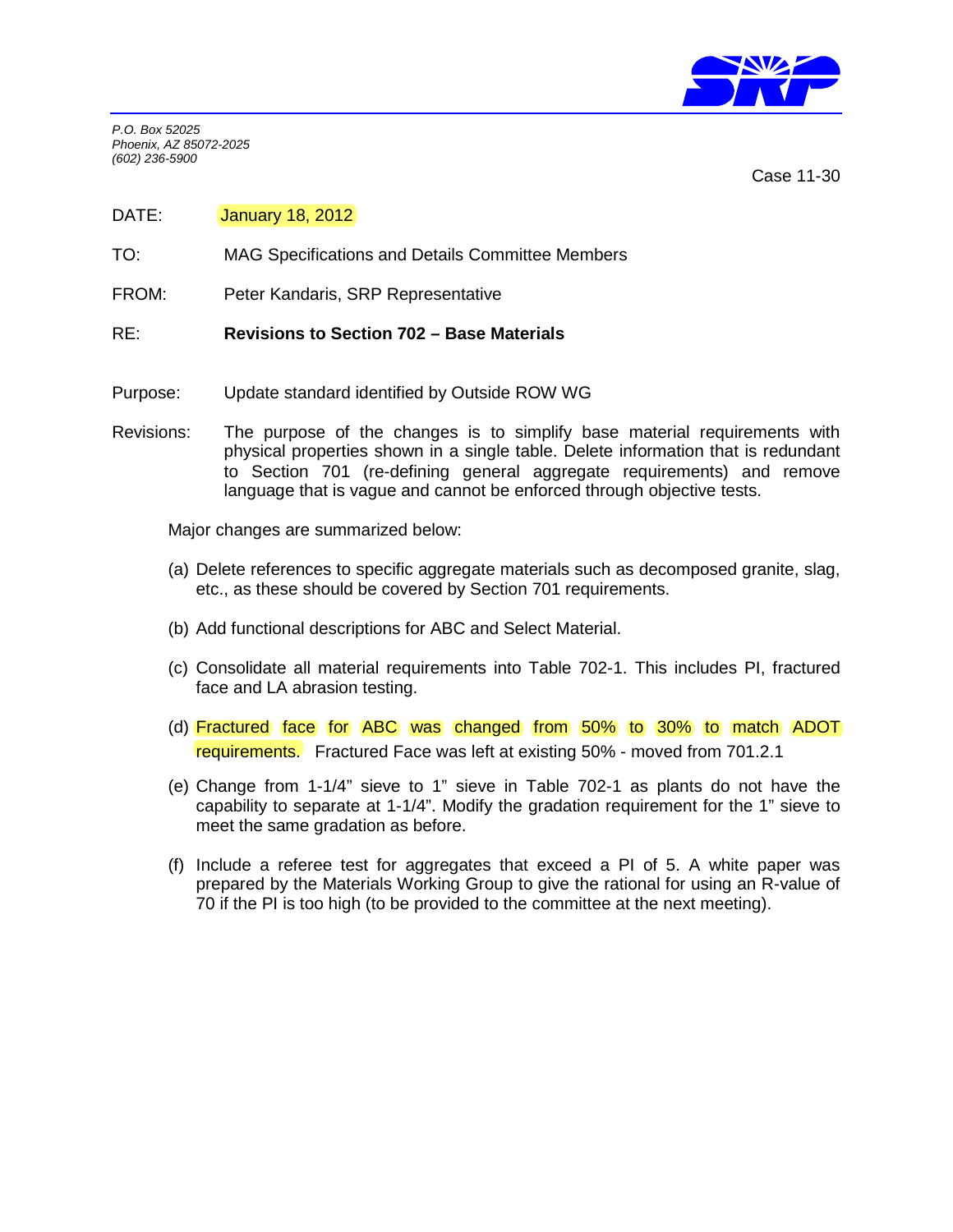# **SECTION 702 – REVISED 02-13-2012**

## **BASE MATERIALS**

# **702.1 GENERAL:**

Base materials shall be as defined in Section 701, consisting of appropriately sized coarse and fine aggregates, other inert materials, and/or aggregates that have been treated for plasticity index mitigation, as approved by the Engineer.

When base material without further qualification is specified, the Contractor shall supply Aggregate Base Course as defined in Table 702-1. When a particular classification of base material is specified, the Contractor may substitute Aggregate Base Course for Select material when approved by the Engineer.

The Contractor shall provide the Engineer, in writing, material information and the source location at least 10 business days prior to use of the material unless the material is currently accepted for use, as determined by the Engineer.

702.1.1 Aggregate Base Course shall be used primarily in roadway applications or where otherwise specified by project plans or special provisions.

702.1.2 Select Material shall be primarily used, but not limited to applicable structure and pipe backfill installations, shoulders, turnouts, driveways, and tapers or where otherwise specified by project special provisions.

## **702.2 PHYSICAL PROPERTIES:**

| Table 702-1                                                                    |                                                  |                                |                              |  |
|--------------------------------------------------------------------------------|--------------------------------------------------|--------------------------------|------------------------------|--|
| Sieve Analysis                                                                 |                                                  |                                |                              |  |
|                                                                                |                                                  | Test Methods AASHTO T-27, T-11 |                              |  |
| Sieve Size                                                                     | Accumulative Percentage Passing Sieve, by Weight |                                |                              |  |
|                                                                                | <b>Select Material</b>                           |                                | <b>Aggregate Base Course</b> |  |
|                                                                                | Type A                                           | Type B                         |                              |  |
| $3$ in.                                                                        | 100                                              |                                | - -                          |  |
| $1 - 1/2$ in.                                                                  |                                                  | 100                            | 100                          |  |
| $1$ in.                                                                        | - -                                              | $=$ $-$                        | $90 - 100$                   |  |
| No. 4                                                                          | $30 - 75$                                        | $30 - 70$                      | $38 - 65$                    |  |
| No. 8                                                                          | $20 - 60$                                        | $20 - 60$                      | $25 - 60$                    |  |
| No. 30                                                                         | $10 - 40$                                        | $10 - 40$                      | $10 - 40$                    |  |
| No. 200                                                                        | $0 - 12$                                         | $0 - 12$                       | $3 - 12$                     |  |
| Plasticity Index                                                               |                                                  |                                |                              |  |
| Test Methods AASHTO T-89 Method A, T-90, T146 Method A                         |                                                  |                                |                              |  |
| Maximum allowable value                                                        | 5                                                | 5                              | 5                            |  |
| Fractured Face, One Face                                                       |                                                  |                                |                              |  |
| Test Method ARIZ 212, Percent by Weight of the Material Retained on a #4 Sieve |                                                  |                                |                              |  |
| Minimum required value                                                         | 50                                               | 50                             | 50                           |  |
| Resistance to Degradation and Abrasion by the Los Angeles Abrasion Machine     |                                                  |                                |                              |  |
| Test Method AASHTO T-96, Percent Loss by Weight                                |                                                  |                                |                              |  |
| Maximum allowable value                                                        | 10                                               | 10                             | 10                           |  |
| at 100 revolutions                                                             |                                                  |                                |                              |  |
| Maximum allowable value                                                        | 40                                               | 40                             | 40                           |  |
| at 500 revolutions                                                             |                                                  |                                |                              |  |

702.2.1 Base material shall meet the physical properties listed in Table 702-1.

702.2.2: When tested for acceptance, Base material that does not meet Table 702-1 properties for gradation or PI may be approved at the Engineer's discretion if the R-Value is at least 70 when determined by test method AASHTO T-190 (see Table 310-1).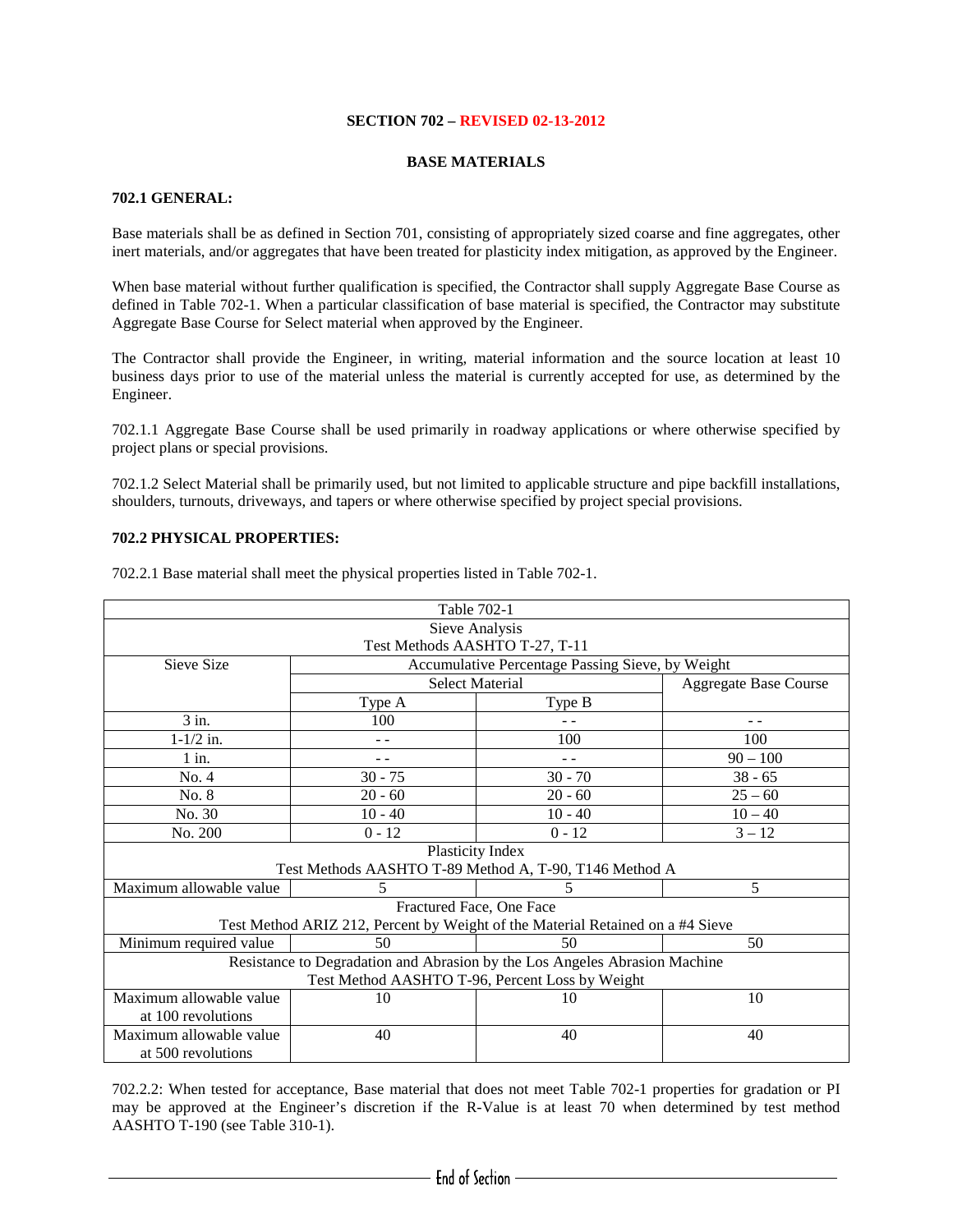### **SECTION 310 – 01-08-2012**

#### **PLACEMENT AND CONSTRUCTION OF AGGREGATE BASE COURSE**

### **310.1 DESCRIPTION:**

Aggregate base course shall comply with Subsection 702 unless the use of a different type of material is specifically authorized in the special provisions.

### **310.2 PLACEMENT AND CONSTRUCTION:**

The compacted lift thickness shall not exceed 6 inches, unless approved by the Engineer. Based on -the type of material, type of equipment and compaction methods used, the Contractor may propose a greater lift thickness to the Engineer for approval.

After distributing, the aggregate base course material shall first be uniformly watered and then graded to a uniform layer that will net, after compacting, the required thickness. The grading operation shall be continued to such extent as may be necessary to minimize segregation. The quantity of water applied shall be that amount which will assure proper compaction resulting in the density required by Section 310.3.

After placement, the aggregate base course surface shall be true, even and uniform conforming to the grade and crosssection specified. In no case shall the aggregate base course vary by more than  $\frac{1}{2}$  inch above or below required grade.

## **310.3 COMPACTION**

The contractor is responsible for providing appropriate equipment and techniques to achieve the compaction results required by this specification. The aggregate base course shall be compacted in lift thicknesses as allowed by Section 310.2.

The laboratory maximum dry density and optimum moisture content for the aggregate base course material shall be determined in accordance with AASHTO T-99. Field 'one-point' maximum dry density and optimum moisture procedures shall only be allowed upon approval of the Engineer.

The in-place density shall be determined in the field by nuclear density testing in accordance with AASHTO T-310 or sand cone density testing in accordance with AASHTO T-191. In the event nuclear density testing is selected,  $\alpha$ minimum of one sandcone correlation shall be performed for each 10 nuclear density testsand density results are in question, a sand cone correlation will be performed by the accepting agency at the contractor's request, not to exceed one sand cone for each ten nuclear density tests.

A rock correction, to compensate for rock content larger than the #4 or ¾ inch sieves (as required by the laboratory maximum dry density and optimum moisture procedure selected), shall be performed in accordance with AASHTO T-224. Care should be taken to account for the specific gravity of the oversize particles particularly if recycled materials are utilized for aggregate base course. The specific gravity shall be determined in accordance with AASHTO T-85, as applicable.

For roadway construction, a minimum of one field density test shall be performed per lift per 660 feet per lane. For other aggregate base course applications, a minimum of  $\frac{1}{2}$  one field density test shall be performed for each 800 square yards. More or less frequent testing may be performed at the approval of the Engineer.

Unless otherwise noted in the project plans or project specifications, the moisture content of the aggregate base course at the time of compaction shall be the optimum moisture content +/- 3%.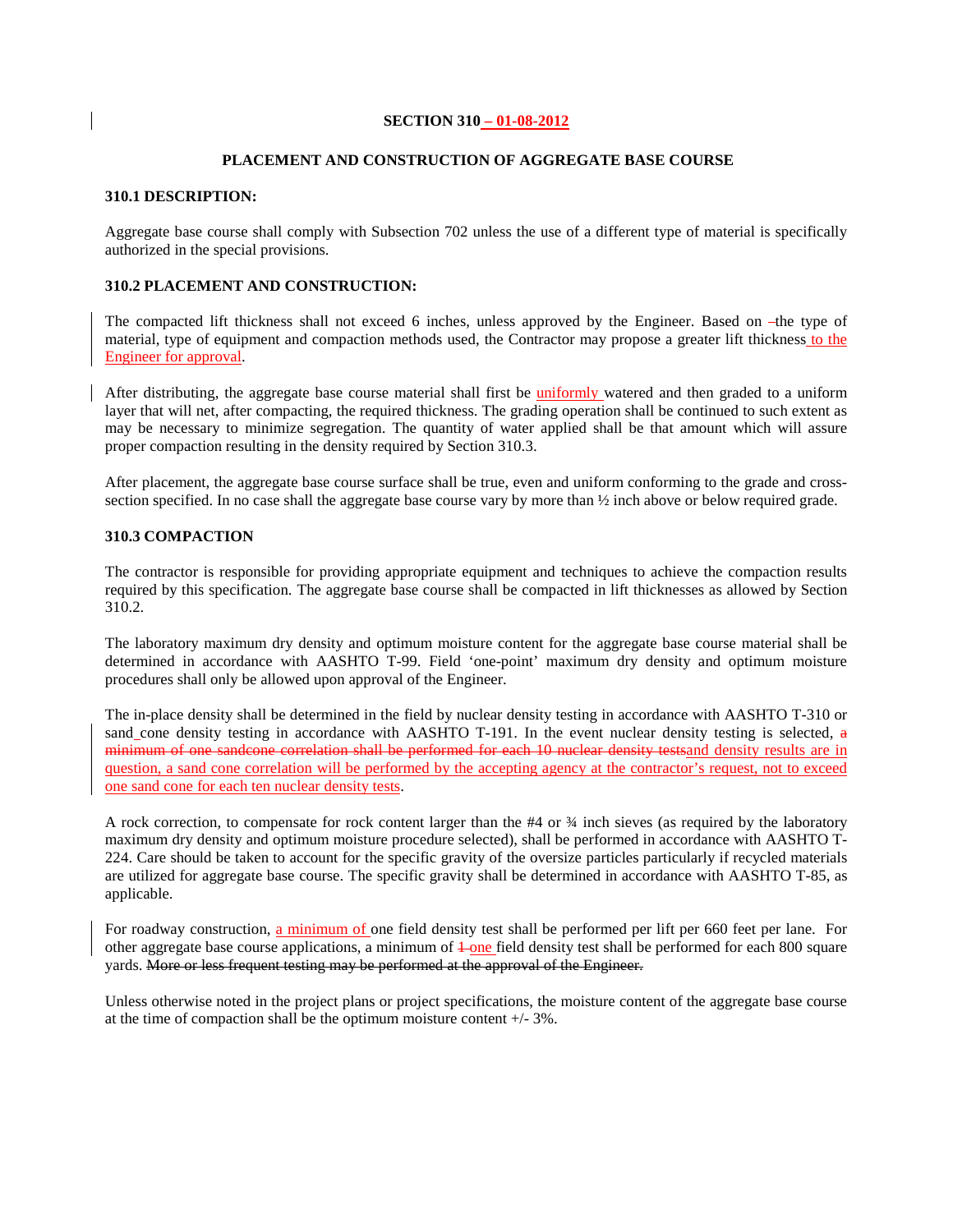## **SECTION 310 – 01-08-2012**

The following percent compaction is required:

| (A) Below asphalt concrete payement                                                                                                                                                     | 100% |
|-----------------------------------------------------------------------------------------------------------------------------------------------------------------------------------------|------|
| (B) Below Portland cement concrete pavement, driveways, curb & gutter, attached-sidewalks, and roadway<br>Sshoulders, and other areas of the right of way subject to vehicular traffic. | 95%  |
| (C) All other areas not subject to vehicular traffic                                                                                                                                    | 85%  |

Areas which fail initial testing for density and/or moisture content shall be reworked until passing tests for density and/or moisture content are achieved. Lower moisture content percentages at the time of field density testing may be allowed if significant time has passed since the time of compaction and the required density has been achieved.

# **310.4 THICKNESS AND/OR PLASTICITY INDEX DEFICIENCY:**

When in the opinion of the Engineer there is reason to believe that a deficiency in thickness, or an excess of plasticity exists, measurements or samples will be taken in the same pattern as that defined in Section 321. If the base has been covered or it is otherwise impractical to correct the deficiency, the corrective measures in Table 310-1 shall be taken by the Contractor at no additional cost to the Contracting Agency.

# **TABLE 310-1**

# **THICKNESS AND PLASTICITY DEFICIENCY**

| Type         | <b>Deficiency</b>                                                            | <b>Corrective Measure</b>                                                                                                                                                                                                                                                                                                                                                                                                                          |
|--------------|------------------------------------------------------------------------------|----------------------------------------------------------------------------------------------------------------------------------------------------------------------------------------------------------------------------------------------------------------------------------------------------------------------------------------------------------------------------------------------------------------------------------------------------|
| $\bf{I}$     | Less than $\frac{1}{2}$ inch of the required<br>thickness                    | No corrective measure required.                                                                                                                                                                                                                                                                                                                                                                                                                    |
| $\mathbf{I}$ | $\frac{1}{2}$ inch or more but less than 1 inch of<br>the required thickness | (1) The contractor may choose to add additional<br>material and rework the grade to meet the<br>specification requirements.                                                                                                                                                                                                                                                                                                                        |
|              |                                                                              | (2) The contractor may choose to increase the<br>thickness of asphalt concrete by the amount of the<br>aggregate base course thickness deficiency at no<br>additional cost to the Owner. Required grade shall be<br>met.                                                                                                                                                                                                                           |
| Ш            | Thickness deficiency by greater than<br>1 inch                               | (1) The contractor will remove the aggregate base<br>course and regrade the subgrade to allow the required<br>aggregate base course layer thickness to be<br>constructed.                                                                                                                                                                                                                                                                          |
|              |                                                                              | (2) If grades allow, the contractor may propose that<br>the thickness of asphalt concrete be increased by the<br>amount of the aggregate base course deficiency at no<br>additional cost to the Owner.                                                                                                                                                                                                                                             |
| IV           | A plasticity index of 6 to 7 inclusive<br>or gradation deficiency            | (1) An Engineering Analysis (EA) that includes R-<br>value testing may be prepared by the contractor to<br>evaluate the expected performance of the aggregate<br>base course layer. The EA may provide mitigation<br>options for the Engineer to consider. If the Engineer<br>accepts the plasticity index as a result of the EA, the<br>material will be accepted at full payment. If the<br>Engineer rejects the EA, the contractor will perform |